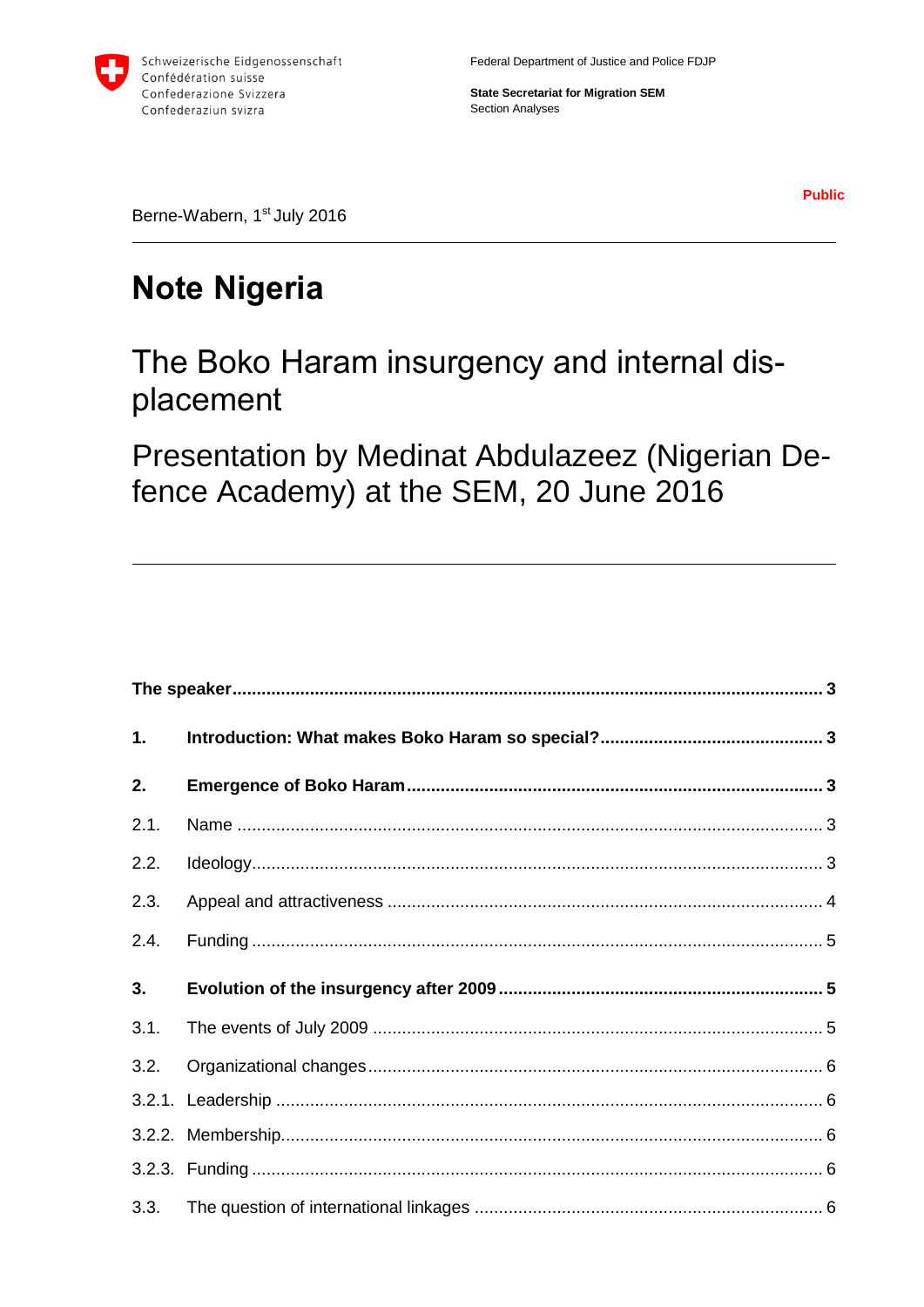#### **Public**

| 3.4. |  |
|------|--|
| 4.   |  |
| 4.1. |  |
| 4.2. |  |
| 4.3. |  |
|      |  |
|      |  |
|      |  |
|      |  |
|      |  |
| 4.4. |  |
| 5.   |  |
| 6.   |  |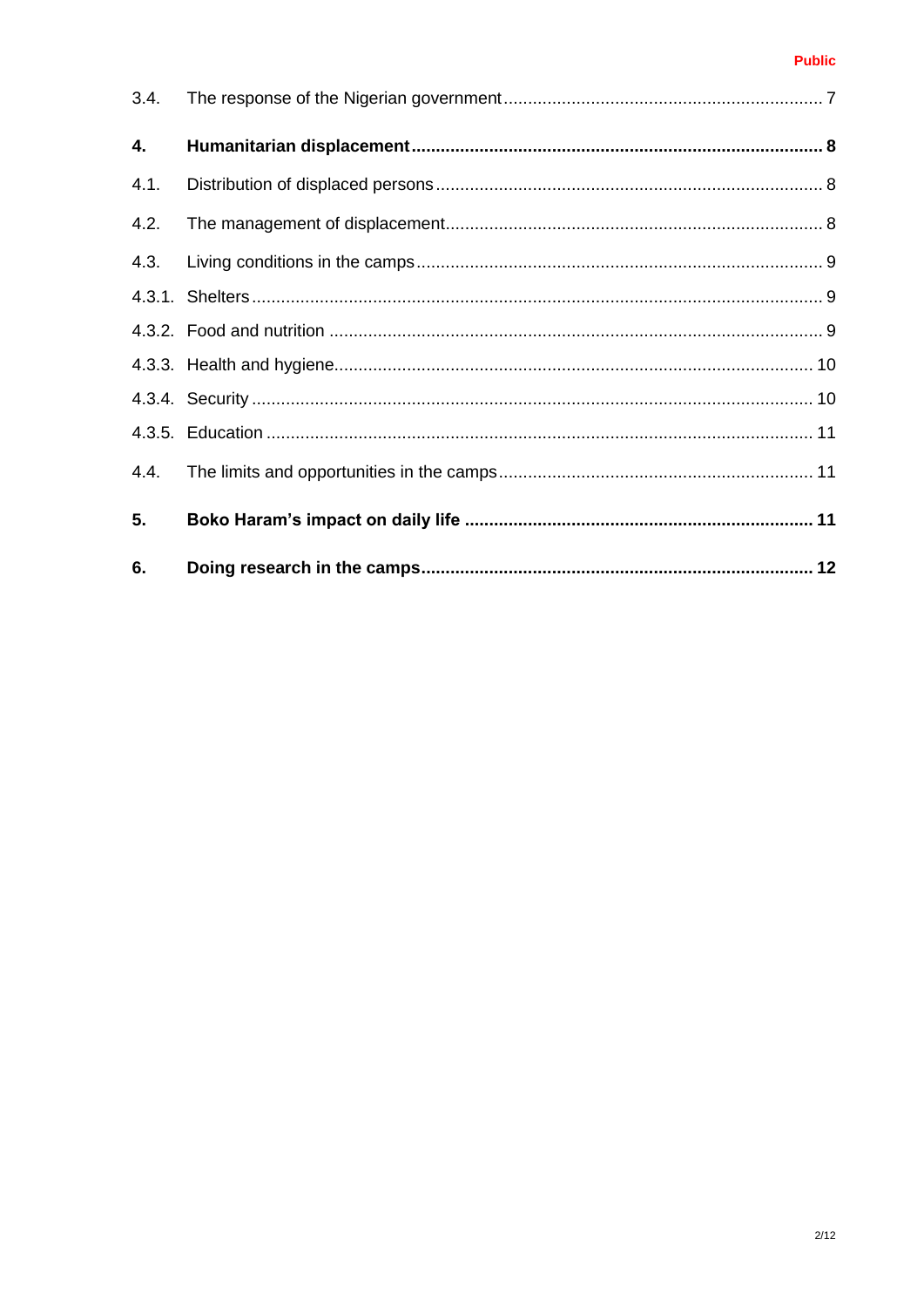# <span id="page-2-0"></span>**The speaker**

Ms. Medinat Abdulazeez is a doctoral candidate in International Studies at the Nigerian Defence Academy, Kaduna. Her research interests include terrorism in Africa, displacement (refugees and internally displaced persons-IDPs), migration, resettlement, post-conflict rehabilitation, historical and anthropological research methods, governance and development politics in Nigeria. She has carried out extensive research on the Boko Haram insurgency in Northeastern Nigeria, including fieldwork in IDPs camps in Borno State. She currently writes her doctoral thesis on human displacement from the Boko Haram insurgency. She was a research fellow at the Institute of Social Anthropology and Cultural Studies at the University Zurich from September 2015 to June 2016.

Ms. Medinat Abdulazeez was invited to present her research findings on the Boko Haram insurgency and internal displacement at the State Secretariat for Migration (SEM) on 20 June 2016. The following text is a summary of her presentation. The transcript was reviewed by Ms. Abdulazeez and approved for publication. The views expressed in this document reflect the opinion of Ms. Abdulazeez and not necessarily those of the SEM.

# <span id="page-2-1"></span>**1. Introduction: What makes Boko Haram so special?**

Ms. Abdulazeez first heard about Boko Haram in June 2011, when the group carried out a suicide attack targeting the police inspector general in Abuja, Nigeria's capital city. It was the first time something like that happened in Nigeria and it caused a lot of confusion. Information on the group was very scarce at that time and the military was not prepared for this.

This attack symbolized how audacious the group was. Carrying out a suicide attack in the capital city showed that Boko Haram was prepared to take on the country as a whole.

Boko Haram has attracted more attention than any other insurgency in Nigeria. According to Ms. Abdulazeez, there are four main reasons for this:

- It is the longest insurgency Nigeria has had to battle with: it has been going on since 2002 (from the period of the Kanama disturbance). The Kanama group were the earliest group linked to Boko Haram and they emerged around the year 2000.
- It caused the highest wave of displacement (refugees and IDPs) in the country (much more than the 1967-1970 civil war).
- It triggered the highest raise in Nigeria's defence spending. For 2015, it went up to about 6 billion dollars, which shows how serious an issue Boko Haram is for the country.
- Boko Haram has put Nigeria on the list of countries that have to cope with terrorism.

Today, it is easier to find information on Boko Haram, but part of the story is missing from most accounts: Boko Haram's own perspective. As a researcher, it is important for Ms. Abdulazeez to present a picture of Boko Haram's emergence that is as balanced as possible.

## <span id="page-2-2"></span>**2. Emergence of Boko Haram**

#### <span id="page-2-3"></span>**2.1. Name**

Boko Haram is not the name the group chose for itself. It was given by observers and outsiders trying to understand its ideology. Boko means "book" in Hausa and Haram means "forbidden" in Arabic. Taken together, Boko Haram means "Western education is forbidden".

For the group's members, the name "Boko Haram" is not representative of what they stand for and they do not like to be addressed this way. They call themselves Jama'atu Ahl al-Sunnah li Dawah wa-l-jihad, which means "People committed to the ways of the Prophet (Sunnah), Proselytization (Dawah) and Striving, Struggling or Holy War (Jihad)".

### <span id="page-2-4"></span>**2.2. Ideology**

Boko Haram belongs to the Wahabi school of thought. The creation of an Islamic state is part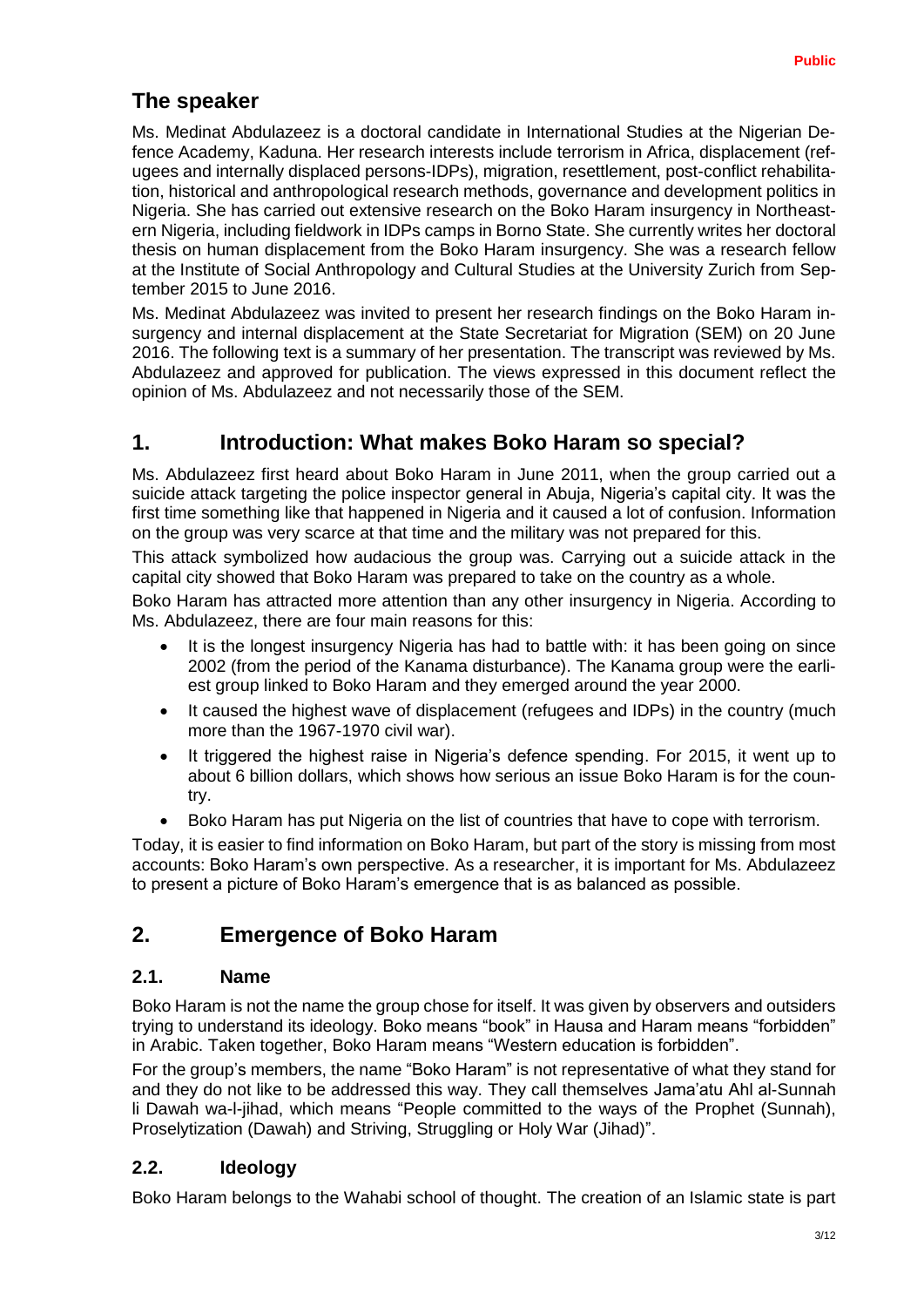of their ideology. They believe in a pristine version of Islam, Islam without any kind of innovations. They cannot get it in normal societies, where Muslims, Christians, Jews and other people practicing different religions are mixed. So they believe in the creation of an Islamic state in which they could practice their own version of Islam.

Boko Haram is against democracy. They believe that ruling with any kind of doctrines or legislation that are not Islamic law is adverse to Islam. They reject any kind of governance that is not based on Shari'ah or Islamic doctrines.

Boko Haram rejects Western education. They consider institutions, technologies and other forms of recreational entertainment antithetical to prior Islamic living. They are also adverse to the Darwinist theory on the evolution of man and to the big bang theory on the creation of the world, which are not part of what they know as Islam.

Boko Haram abrogated to themselves the power of 'Takfirism', which means "excommunication". As a group, they think they can determine who is Muslim and who is not. In their judgements, when they say people are not Muslims, it justifies spilling their blood, taking away their properties and their women as war booty. This is how Boko Haram justifies killing Christians and killing Muslims who do not practice Islam the way they think it should be practiced. They also use Takfirism to justify abductions.

#### <span id="page-3-0"></span>**2.3. Appeal and attractiveness**

1

One of reasons why Boko Haram gained so much attraction is because they used religion to justify their ideology. Nigeria is a country where religiosity is a way of life. According to a survey conducted in 2006 by the PEW Foundation, 76% of Christians and 91% of Muslims in Nigeria say that religion is more important to them than their identity as Africans, Nigerians or members of an ethnic group.<sup>1</sup> In Nigeria, religion is a part of self-being, so if somebody uses religion to justify something, it will draw attention.

Another reason for Boko Haram's appeal is the region they started in. Northeastern Nigeria (Borno, Yobe and Adamawa states) has some of the worst human indexes in Nigeria and in Africa: 71.5% of the population live in absolute poverty; more than half of them are malnourished; about 85% are illiterate; and 60% are formally unemployed. If you combine all this with religion, it is a time bomb waiting to explode.

Boko Haram's attractiveness can also be explained by the way it started as charity organization catering for vulnerable people. Its first leader Mohammad Yusuf had his own mosque. He gave start-up capital to unemployed youth and bought them motorbikes – which became an important symbol for Boko Haram. He provided for widows and orphans. As a member of Boko Haram, you were guaranteed that if you had no job, you would be taken care of and given a minimal start-up and in case you died, your wife and children would be taken care of. Mohammad Yusuf had a large farm where he allowed people to cultivate. He also had a court where he presided over as a judge and settled legal and litigation cases.

Boko Haram took on the economic responsibility of the state, providing access to basic amenities, in a context where Nigerian politicians were known for their ostentatious lifestyle and their corruption. According to John Burton's State Failure Theory, when the government is incapable of attending to the legitimate concerns and demands of their citizens, and provide political goods such as education, healthcare, infrastructures, employment opportunities, and a legal framework for law and order, the government loses its legitimacy in the eyes of the citizens, many of whom would then transfer their allegiances to more responsive authorities like religious or clan groups, or even go the extreme and resort to terrorism. Even if people did not believe in Boko Haram's ideology, they supported it because the group gave them access to basic amenities that the state did not provide.

Mohammad Yusuf also gained attention through the jurisprudential arguments he had with other Islamic scholars who did not believe in his ideology. Those arguments happened in mosques and were recorded, so many people were able to follow them. It made Mohammad

<sup>1</sup> Quoted in Pew Forum on Religion and Public, Washington D.C. Robert Ruby and Timothy Samuel Shah. Nigeria's presidential election: the Christian-Muslim divide. 21.03.2007. [http://www.pewforum.org/2007/03/21/ni](http://www.pewforum.org/2007/03/21/nigerias-presidential-election-the-christian-muslim-divide/)[gerias-presidential-election-the-christian-muslim-divide/](http://www.pewforum.org/2007/03/21/nigerias-presidential-election-the-christian-muslim-divide/) (01.07.2016).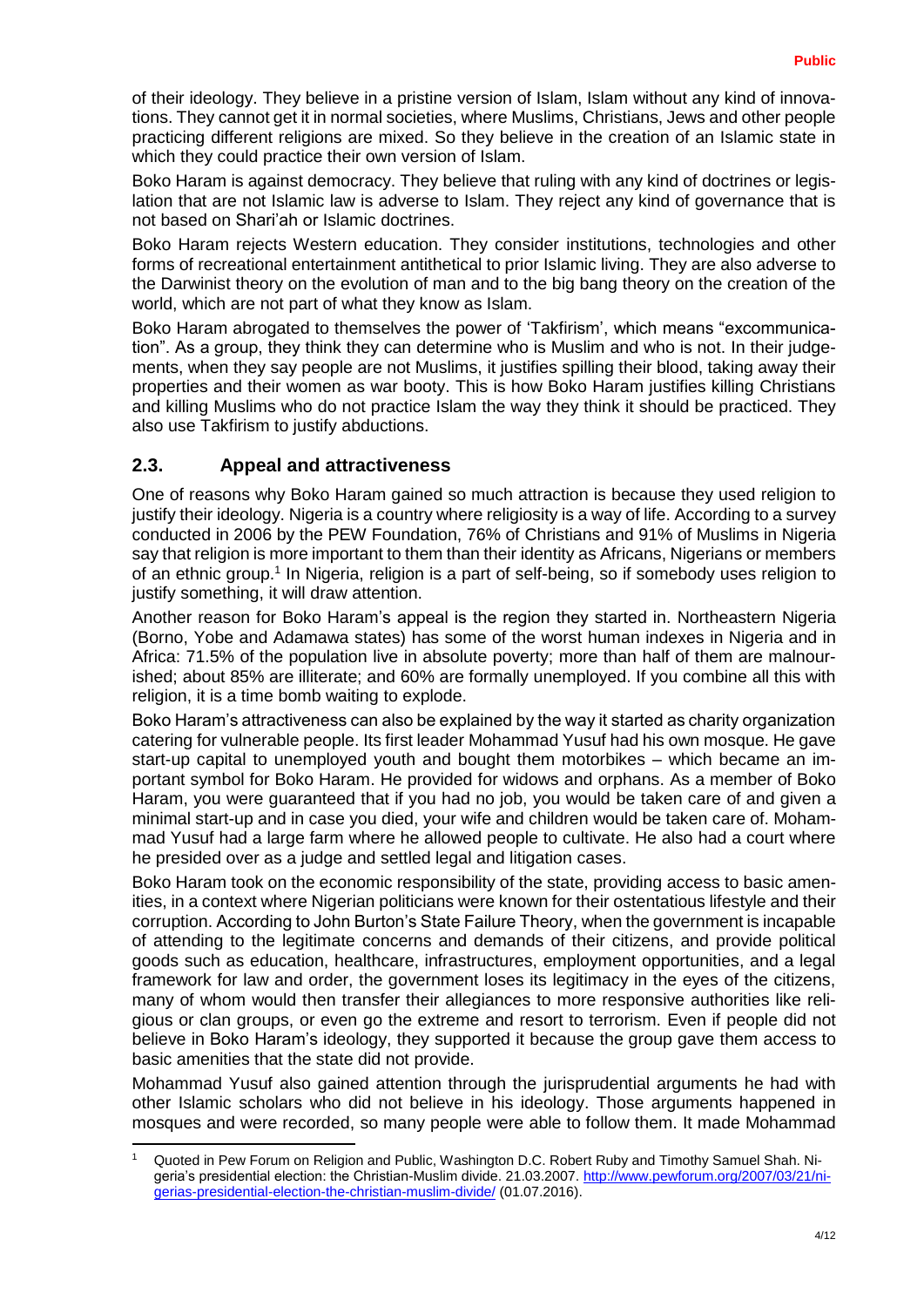Yusuf known as a charismatic leader. He came to be the leader every other religious leader seemed to be 'against', which brought a lot of sympathetic attention to him and his group.

Boko Haram members cut across all age groups, all income groups and even all education levels: from semi-illiterate and unemployed youth to university lecturers, students, bankers, commissioners, and even state officials such as Buji Foi.

#### <span id="page-4-0"></span>**2.4. Funding**

As Boko Haram gained importance in Northeastern Nigeria, politicians started seeking the group's support in elections. Mohammad Yusuf is believed to have allied with governorship candidates in Borno and Yobe states. In exchange for funding, he gave their election bids considerable boost by painting their opponents as apostates, as people who do not want the development of Islam. This tactic worked each time Yusuf supported a candidate.

Boko Haram also got funded through membership dues: members had to pay 100 Naira (about CHF 0.35) every day to help develop the cause of the organization.

Mohammad Yusuf's preachings were another source of funding: they were recorded and sold on CDs all over Northeastern Nigeria as well as across borders in Chad and Niger.

Boko Haram was also funded through Zakat, a Muslim charity that rich persons are supposed to pay to the poor every year. Rich members and sympathizers paid their Zakat to the organization.

## <span id="page-4-1"></span>**3. Evolution of the insurgency after 2009**

#### <span id="page-4-2"></span>**3.1. The events of July 2009**

The events of July 2009 were a turning point in Boko Haram's evolution. After that, it stopped being a charity organization and changed into the terrorist group we know today.

The story starts with the 2007 governorship election in Borno state. Boko Haram's support was a pivotal decider to help the candidate Ali Modu Sheriff win the election. The agreement he made with Mohammad Yusuf prior to the election was that if he won, he was to pay 50 million Naira and give 50 motorcycles to the group. He also promised that he would implement Shari'ah in Borno and make it an Islamic state. After winning the election, he paid the money and gave the motorcycles. But Borno was not a Muslim-dominated state; it had about an equal number of Muslims and Christians. It was thus impossible for the governor to just implement Shari'ah as he had promised.

This led to an important fallout between the governor and Mohammad Yusuf. Yusuf started branding him as an apostate. In the beginning of 2009, Boko Haram started a campaign of civil disobedience. Mohammad Yusuf gave himself the power to decide which laws his followers would comply with and which they would not. The government realized that they were facing the emergence of a parallel state led by Mohammad Yusuf and Boko Haram.

In July 2009, the government passed a new law according to which people riding motorcycles had to wear helmets. Boko Haram members refused to comply with the law. Early in July, the police arrested Boko Haram members who went to a funeral procession without wearing helmets. Tensions were already very high and this was the tiny spark that blew everything off. Boko Haram started attacking police installations on July 26 and the police counterattacked. On July 28, the group's mosque was razed down by the police and a lot of their houses were burnt. Many members were arrested and killed. Mohammad Yusuf himself was arrested on July 30. Not long after his arrest, he was extra-judicially murdered without trial.

Many Boko Haram members escaped and went underground. Some of them went to Al-Shabaab training camps in Somalia. When they came back in 2010, they organized one of the most successful prison breaks in the history of Nigeria: they broke out all their members arrested in 2009 from the Bauchi prison. Boko Haram came out as a relaunched group using sophisticated weapons: improvised explosive devices (IEDs), suicide bombings, kidnappings. This is how they developed into the organization as we know it today.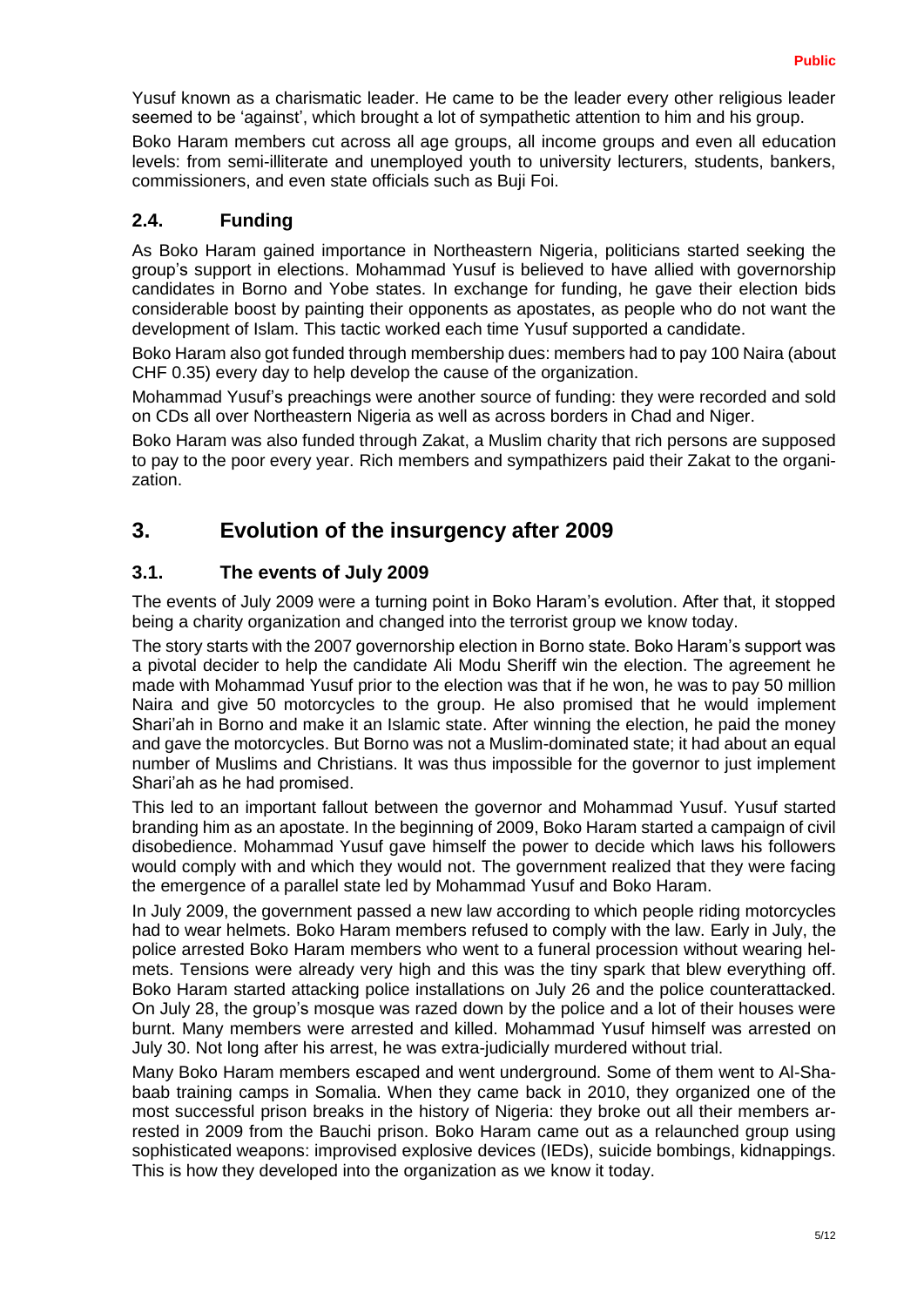#### <span id="page-5-0"></span>**3.2. Organizational changes**

#### <span id="page-5-1"></span>**3.2.1. Leadership**

After Mohammad Yusuf was killed in 2009, his second-in-command Abubakar Shekau became prominent as the new leader of the group.

#### <span id="page-5-2"></span>**3.2.2. Membership**

Before 2009, people would become members of the group voluntarily. Some of them were motivated by the hope that they could create an ideal society and that an Islamic state would solve Nigeria's governance and corruption problems, others were motivated by the economic advantages they gained as members.

After 2009, the focus of the group changed: they started to use attacks and bombings in order to bring the government to the disadvantaged end of the negotiating table. They thus lost the sympathy they previously had in the society and it became impossible for them to gain free conscriptions. So they turned to other means like kidnappings and abductions. The best-known abduction is that of the Chibok girls. This might be the most popular of the abductions but it is not the only one: since 2009, Boko Haram has kidnapped more than 1500 women and girls from different communities in the Northeast. They were initially kidnapped as sex workers in order to ensure the procreation of new Boko Haram members. Later, kidnapped girls started to be used for suicide bombings against soft targets like market places. The group also kidnapped young boys to help them with the militant aspects of their activities. Beside this, they paid people to carry out attacks, using the economic incentive to attract membership.

#### <span id="page-5-3"></span>**3.2.3. Funding**

As free donations were not possible anymore after 2009, Boko Haram turned to other means for funding:

- Criminality and bank raids In 2011, 30 of 100 bank raids in Nigeria were done by Boko Haram, and they were always successful.
- High profile kidnappings for ransom An Italian and a Briton were kidnapped in May 2011 in Nigeria, but they were killed during a failed rescue mission in March 2012. In February 2013, a French family was kidnapped in Cameroon. It was reported that Cameroon paid Boko Haram 3.14 million dollars to secure the release of this family. In addition to money, Boko Haram usually demanded the release of members imprisoned in Cameroon or Nigeria.
- Threats Boko Haram wrote letters to communities and asked them to donate to the Islamic cause if they did not want to get killed. In this way, members of the community were pressured into giving money to the group.
- Attacks on communities Boko Haram took over communities and razed down places to get food and cattle.

#### <span id="page-5-4"></span>**3.3. The question of international linkages**

After 2009, there started to be assumptions about Boko Haram's internationalization and its linkages with jihadist groups outside of Nigeria, like Al Qaeda in the Islamic Maghreb (AQIM) in the Sahel, Ansar Dine in Mali, Al-Shabaab in Somalia, and later even ISIS. Because of the porosity of borders in the region and the proliferation of small arms from Libya, people believed it easily. But there is little evidence to support such assumptions.

Ms. Abdulazeez draws attention to the possibility that Boko Haram's assumed international connections with terrorist groups were exaggerated for propagandist reasons. Both Boko Haram and the Nigerian government benefited from asserting that there were connections with AQIM, ISIS and other terrorist groups.

In 2012, Abubakar Shekau pledged allegiance to AQIM in a video posted on YouTube. Three years later in March 2015, Boko Haram shifted allegiance to ISIS and renamed itself "The Islamic State's West African Province". For a group which started as a local insurgency in Nigeria, being quoted in the same sentence as Al Qaeda or ISIS gave them prominence and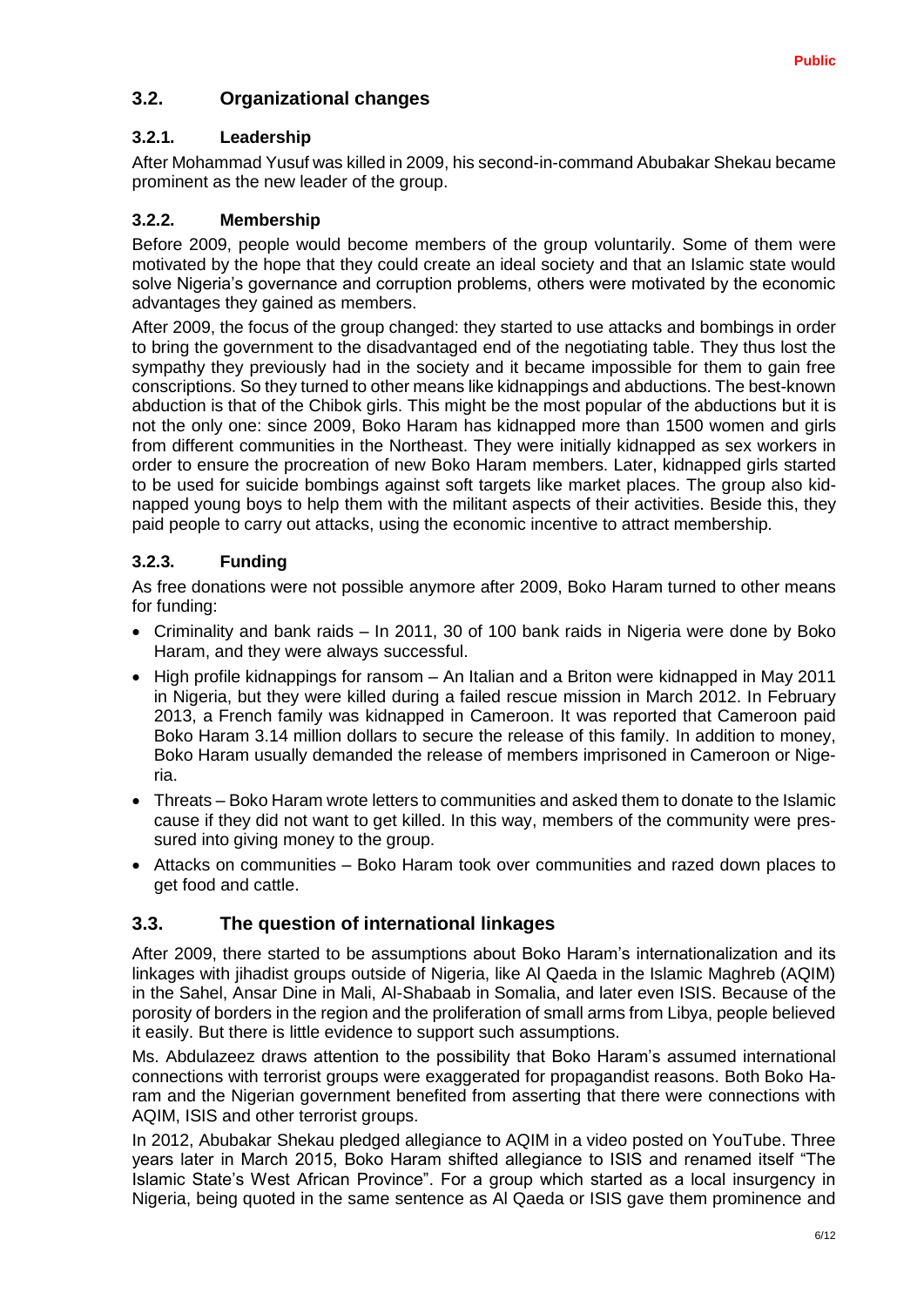attention. Boko Haram wanted the world to talk about them, they wanted to be taken seriously, so they had an interest in people believing they had international connections.

The Nigerian government also had reasons to speculate about Boko Haram's international linkages:

- It was face-saving for them, as it justified their inability to successfully confront the group: the involvement of Al Qaeda or ISIS would be an excuse for their lack of success.
- It helped them gain international attention. Since 09/11, the United States' (US) government has been wary of anything that could be related to Al Qaeda, so they are prone to helping and giving security aid to countries facing terrorism.
- They were trying to frighten the group: if they said that Boko Haram had international connections and if the US were coming to help, they hoped that it would make the group give up and come to the mediation table.

It is important to understand that Boko Haram, ISIS and Al Qaeda are three distinct organizations: they have no historical antecedents or similarities in organizational structures or in their cause.

- Al Qaeda is an anti-Western and especially anti-US organization supporting insurgent groups to fight US-backed governments across the world. They would not kill Shiites or other Islamic groups, because they think it would be detrimental to the broader Jihadist project.
- ISIS is an offshoot from AI Qaeda, which they believe is not brutal enough. They play on sectarian divisions between Sunnis and Shiites and would not hesitate to kill both. Their major concerns are the 'apostate' regimes of Abad in Iraq and Assad in Syria.
- Boko Haram was a local insurgency which became a terrorist group. Their initial resentments were against the Nigerian government – which they believed murdered their first leader without trial – and all its representations. They have haphazard targets, ranging from school children to religious leaders and even former allies. They are concerned with bringing Nigeria to the disadvantaged end of the negotiating table.

While it is possible that these organizations have some kind of uniformity in trying to create an Islamic state, it is not enough to say that they are connected with one another or are extended branches of one another. Al Qaeda and ISIS are actually competing for the allegiances of smaller jihadist groups. We should be careful about thinking that Boko Haram is an extension of any of them. It would need a lot more evidence before we can make such assumptions.

#### <span id="page-6-0"></span>**3.4. The response of the Nigerian government**

When Boko Haram became prominent, Nigeria's president was Goodluck Jonathan, a Southerner from the ruling People's Democratic Party (PDP). The government's first response to the insurgency was highly politicized.

They first presented Boko Haram as a northern problem: as long as it stayed restricted to the north, then it was not 'a national problem'. Then they started accusing northern elites and politicians of fueling Boko Haram's attacks in order to make the country ungovernable for Jonathan's government. This can be linked to the preparation of the 2015 presidential campaign: Goodluck Jonathan's main opponent was a Northerner, Muhammadu Buhari from the All Progressive Party (APC). In reaction, people from the north started accusing Southerners of using Boko Haram to disrupt elections. If there was chaos in the north, elections would not take place there and there was no way Buhari would win.

This sort of politicized response stalled any kind of successful analysis of what the group was really about. It stalled any response that could have prevented Boko Haram from becoming the terrorist group it is today. It gave the group the leverage to continue its activities and the footing they needed to instill fear in the population and eventually in the security apparatus.

Eventually, the government woke up and realized that these political assumptions were not true and not working. In May 2013, a state of emergency was declared on the three most affected states: Borno, Yobe and Adamawa. The government started a typical military response: they introduced fighter jets, put down telephone lines and set up the Civilian Joint Task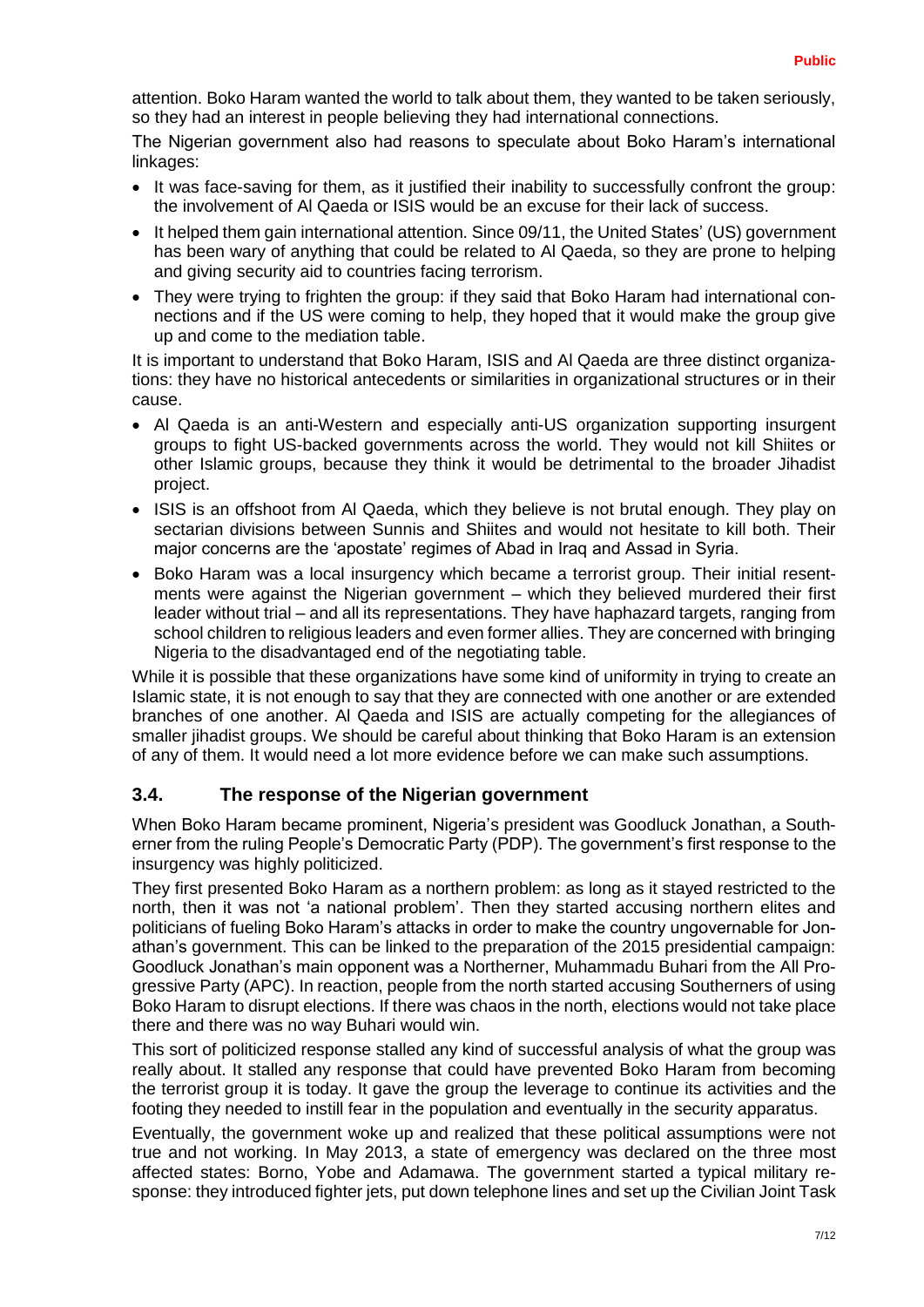Force (CJTF), made up of both military and civilian vigilantes. Approached by Cameroon whose borders were endangered, the African Union decided to set up a Multinational Joint Task Force (MJTF) to fight Boko Haram. But this military response was not very effective at the start.

In March 2015, the Northerner and former General Muhammadu Buhari won the presidential election. One of his first moves as president was to shift the military base from Abuja to Maiduguri in Borno State. He coordinated military efforts with other countries and started an anticorruption fight in the military. These are some of the reasons why the military now seems to be making headway with fighting Boko Haram.

But the Boko Haram insurgency will not be totally eradicated by a purely military response. The government needs to combine it with non-military approaches if they want to eradicate Boko Haram in the long run. They also need to pay attention to the proliferation of arms in the Northeast and to the management of the CJTF and of vigilantes, who could become a nuisance to the society.

## <span id="page-7-0"></span>**4. Humanitarian displacement**

#### <span id="page-7-1"></span>**4.1. Distribution of displaced persons**

As of October 2015, the Boko Haram insurgency had led to a displacement of 1.9 million people in total. The spatial distribution was the following:

- 1.6 million IDPs in Maiduguri, the 'safest' part of Borno state;
- about 144'000 IDPs in Yobe state:
- about 135'000 IDPs in Yola, Adamawa state;
- 44'800 refugees in Cameroon;
- 15'000 refugees in Chad;
- over 105'000 refugees in Niger.

Cameroon also hosted displaced people from the Central African Republic, which means the country had over 200'000 refugees in total. This is a strain on social, political and economic facilities in the country. Cameroon, Niger and Chad do not have the same economic indexes as Nigeria, they do not have the means to take so many refugees.

From 2015 onwards, Cameroon and Chad started returning refugees to Nigeria, against the non-refoulement principle of the refugee Convention. Cameroon claimed that Boko Haram was infiltrating its borders as refugees and carrying out attacks in the country, which was an excuse. The people were returned to areas in Nigeria which were not safe enough for them to live in, so they became IDPs in Nigeria. This means that we should be careful with numbers, as they are very fluid and are continuously changing.

#### <span id="page-7-2"></span>**4.2. The management of displacement**

The majority of persons displaced by the Boko Haram insurgency stay in host communities. They do not have to go through a complicated documentation process. Internal migration in Nigeria is very easy: when you move to a new place, you do not have to register to the city council or to make yourself known to the authorities.

The process is more difficult for displaced people who do not stay in host communities and need to be absorbed into camps. They first have to find a camp, and then there is some kind of documentation to go through: this is the only time they need to register themselves.

Only 10-11% of IDPs from the Boko Haram insurgency actually stay in camps. As the country does not have a single building that has all the necessities and requirements of a displacement camp, IDPs are sheltered in other buildings and institutions like schools, palaces of traditional rulers, churches and mosques, Youth Orientation Camps, tertiary institutions, government buildings and so on.

The government agency NEMA (National Emergency Management Agency) is responsible for the management of displacement in Nigeria. They are supported by international organizations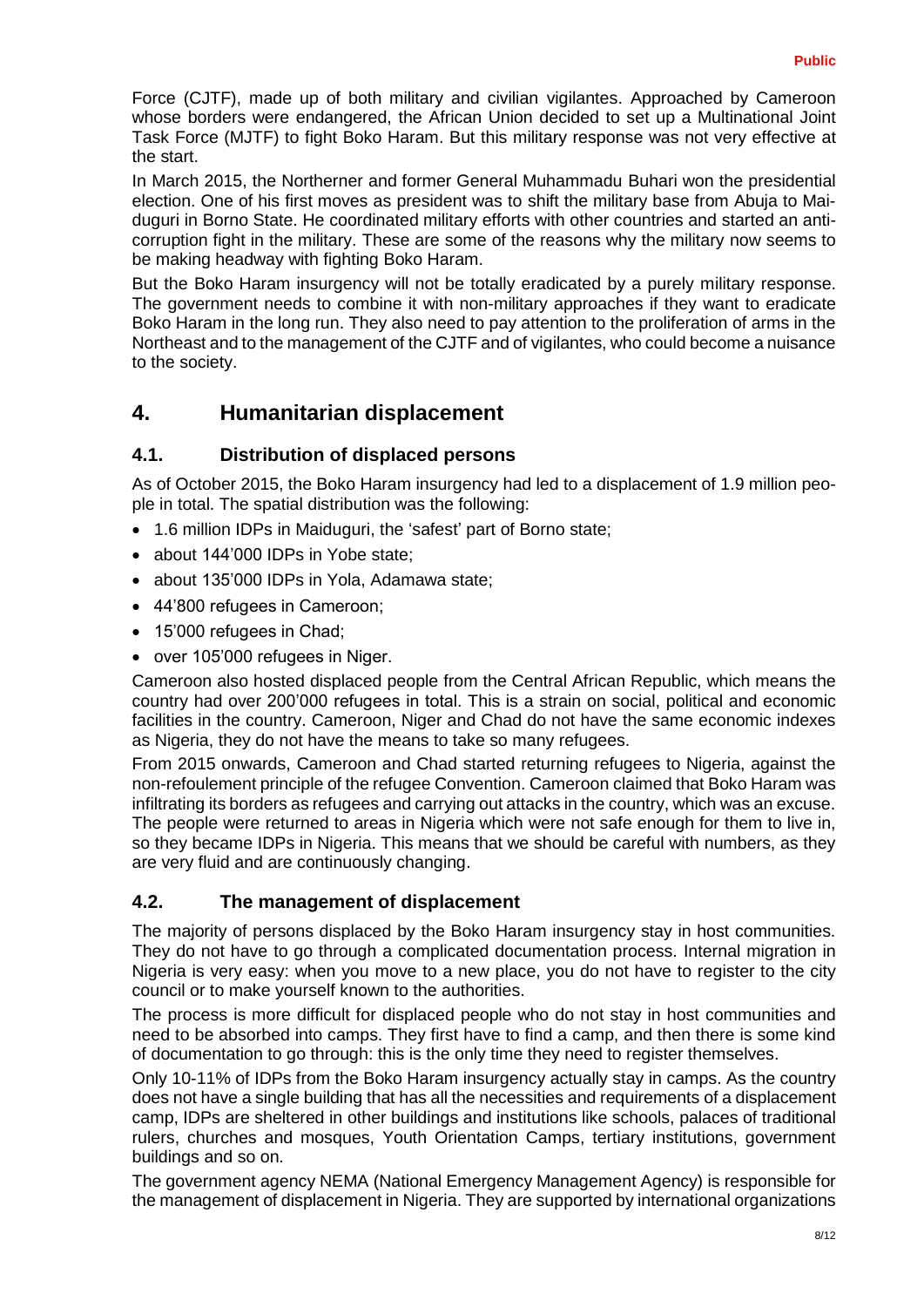like the UNHCR, IOM, the Red Cross, UNICEF, Médecins sans frontières and USAID.

#### <span id="page-8-0"></span>**4.3. Living conditions in the camps**

This part is built on the results of an ethnographic study Ms. Abdulazeez carried out in IDPs camps in Nigeria in 2014. She focused especially on the National Youth Service Corps (NYSC) camp in the heart of Maiduguri. She chose this camp because she had military contacts who could ensure her safety there. As the security situation was very tensed at that time, she did not really have another choice.

#### <span id="page-8-1"></span>**4.3.1. Shelters**

The NYSC camp is made of permanent buildings originally built for youth orientation camps once a year. There are also tents provided by NEMA, the UNHCR, UNICEF or other international organizations.



NYSC camp: permanent buildings and tents, 11.04.2015 ©Medinat Abdulazeez

Those who cannot stay in buildings or in tents build their own makeshift tents individually. The camps are overcrowded and the access to living spaces is very scarce.



NYSC camp: makeshift tents & inside the shelters, 11.04.2015 ©Medinat Abdulazeez

#### <span id="page-8-2"></span>**4.3.2. Food and nutrition**

The government is supposed to provide the basics. Some camps are lucky enough to have government-employed cooks, but it was not the case in the NYSC camp: displaced women were organized into cooks. Government officials say they feed displaced people three times a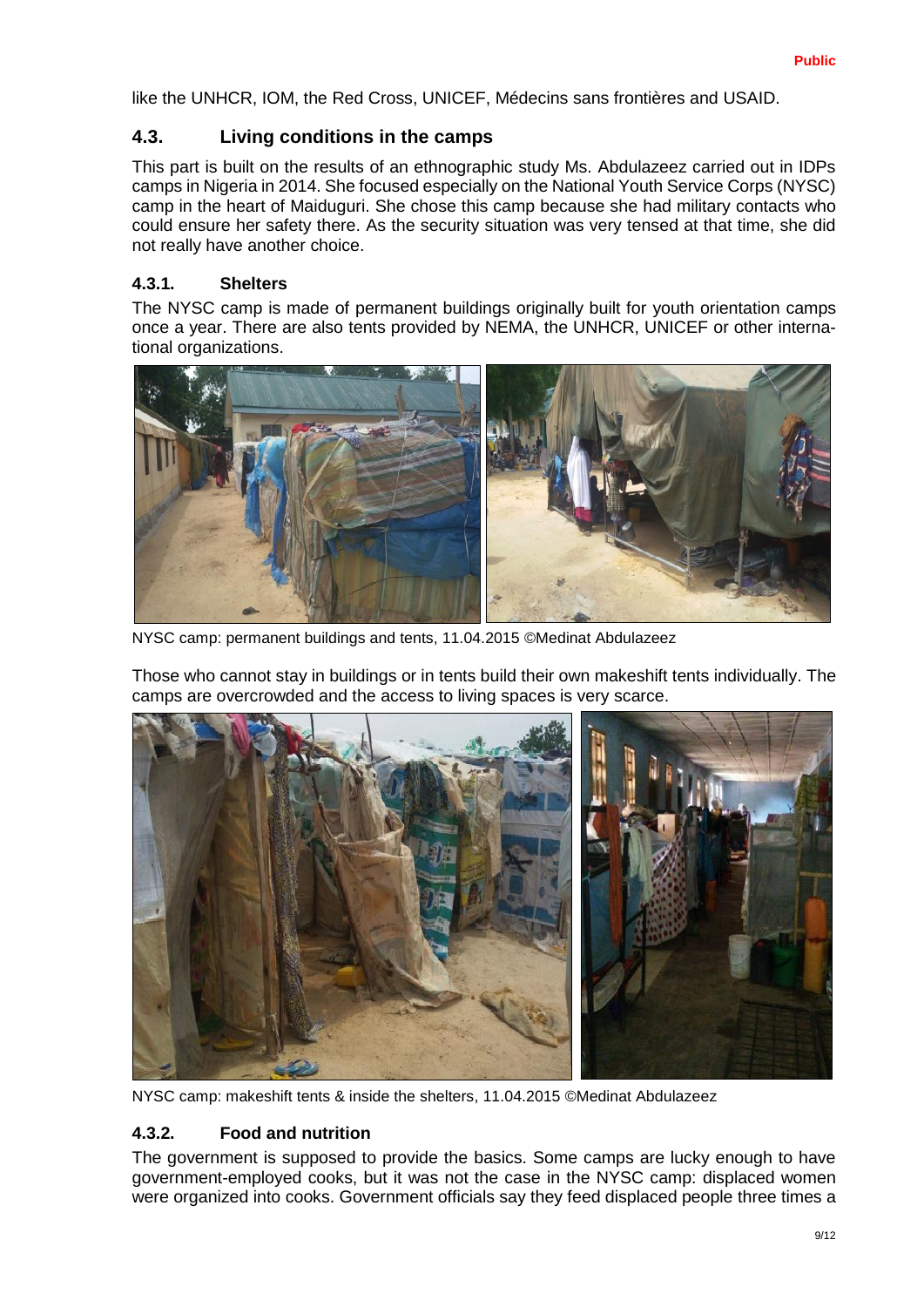day with assorted nutritional meals. But in reality people are usually fed only once in a day and they eat the same things every day.



NYSC camp: cooking area, 11.04.2015 ©Medinat Abdulazeez

#### <span id="page-9-0"></span>**4.3.3. Health and hygiene**

There was a camp clinic at the NYSC camp. What was constantly available were immunization kits for children. But aside that, there were hardly any drugs for specific ailments, not even for the most common ones like fever, malaria, diarrhea. Very serious health cases were transferred to the government hospital, but as drugs are not free, people would have to sell their supplies to be able to get access to healthcare.

The next picture shows a water source next to a bin and close to living quarters, which is very unhygienic for a place already overcrowded. Health issues in the camps are not taken care of seriously.



NYSC camp: hygiene conditions, 01.02.2015 ©Medinat Abdulazeez

#### <span id="page-9-1"></span>**4.3.4. Security**

Before you enter the camp, there are armed guards who interrogate you. They are especially weary of researchers and journalists, because there are things going on in the camps that they do not want people outside to know. If you are a researcher or an analyst, they do not allow you to be free to do research in the camps.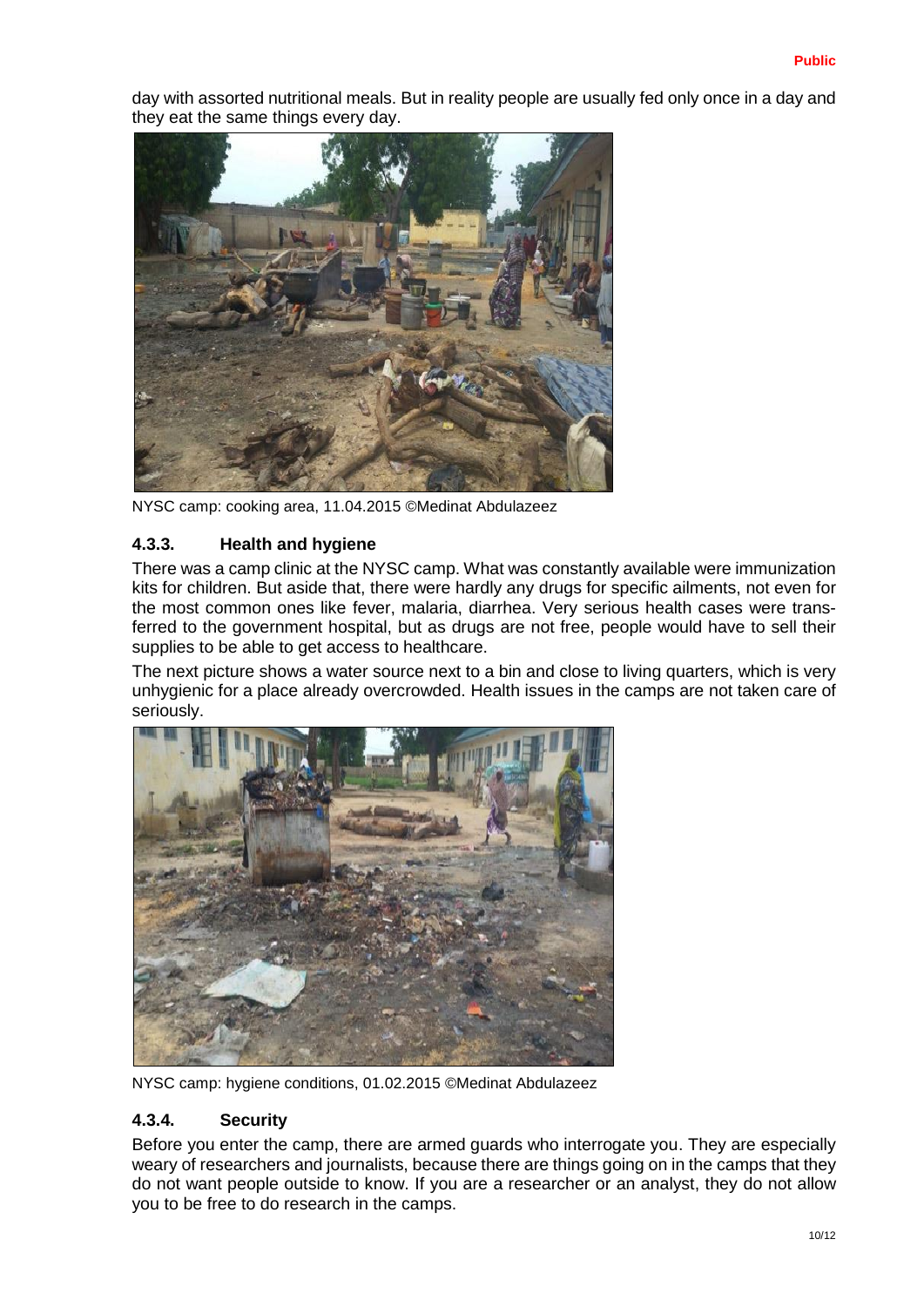Security soldiers outside also search people going in. But this organized security situation did not prevent bomb blasts to happen in camps, for instance in Malkohi camp in September 2015 and in Dikwa camp in February 2016, which means that people are not kept safe.

#### <span id="page-10-0"></span>**4.3.5. Education**

As many former schools are used as camps, education has stalled in many places. UNICEF has introduced the shared school initiative and it is going on in most of the camps. They provide books and educational material for IDPs. But the conditions are difficult: pupils are crunched into places and age grades are mixed.

#### <span id="page-10-1"></span>**4.4. The limits and opportunities in the camps**

There are different problems with the way displacement is managed in Nigeria. IDPs lack access to relief materials. Funds for the camps are embezzled by state and camp officials, who swell the number of IDPs to get even more funding. Human trafficking is taking place in the camps: many women, young girls and children are trafficked outside the country.

However, many IDPs have found unexpected ways to cope with their predicament. For instance, selling their relief material for some time allowed some of them to have a startup and develop some kind of economic activities in order to sustain themselves. People develop coping mechanisms. There are stalls in camps where people, especially women, sell tiny things to be able to survive.



NYSC camp: coping mechanisms, 11.04.2015 ©Medinat Abdulazeez

## <span id="page-10-2"></span>**5. Boko Haram's impact on daily life**

Boko Haram made terrorism and violent extremism to become the first identity that Muslims are known for in Nigeria. It takes other kinds of identities away from them. As a Muslim in Nigeria, you now have to assert yourself. It is a hard task to convince other people that being a Muslim does not mean that you support Boko Haram. People in Nigeria have battled with religious crises and religious differences for long, but Boko Haram brought this religion issue much more into the consciousness of social relations.

Social relations and everyday life in Nigeria have changed totally. You would very rarely see a military uniform on the streets before Boko Haram in Maiduguri, Kano, Kaduna, Abuja, Jos and other northern cities. Now there is a military checkpoint every 20 meters. If you are a woman wearing hijab or even a man wearing a turban, people think you are a Boko Haram member and you are hiding a bomb somewhere. Nigeria has become this tensed militarized society where you see military people everywhere. There is a continuous feeling of uncertainty and of not being safe in your own community.